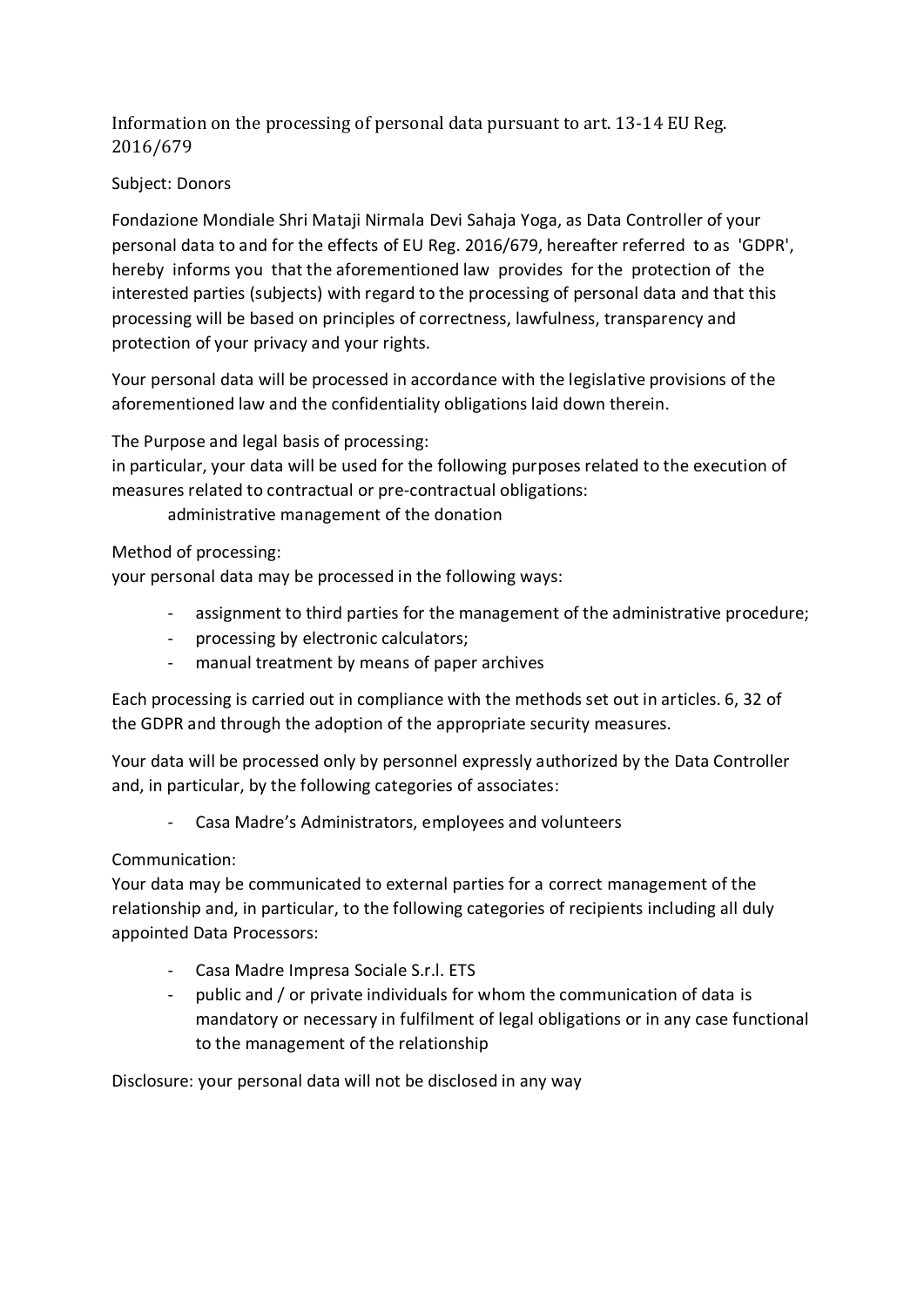Conservation Period:

please note that, in accordance with the principles of lawfulness, purpose limitation and data minimization, pursuant to art. 5 of the GDPR, the retention period of your personal data is established for a period of time not exceeding the achievement of the purposes for which they are collected and processed for the execution and completion of the contractual purposes and in compliance with the mandatory time limits prescribed by law.

Data Controller: the Data Controller, pursuant to the Law, is Fondazione Mondiale Shri Mataji Nirmala Devi Sahaja Yoga (via Martiri della Libertà, 11, 15060 Cabella Ligure (AL), email: amministrazione@sahajaworldfoundation.org, telephone: 0143 0919805; CF: 92027080065) in the person of its legal representative pro tempore.

You have the right to obtain from the Data Controller the cancellation (right to be forgotten), limitation, updating, correction, portability, opposition to the processing of personal data concerning you, as well as in general can exercise all the rights provided from the articles 15, 16, 17, 18, 19, 20, 21, 22 of the GDPR.

## Reg.to UE 2016/679: Artt. 15, 16, 17, 18, 19, 20, 21, 22 -Rights of the interested party (subject)

1. The subject has the right to obtain confirmation of the existence or not of personal data concerning him / her, even if not yet registered, with a communication in an understandable form and the possibility of making a complaint with the controlling authority.

2. The subject has the right to obtain the following information:

a. the origin of personal data;

b. the purposes and methods of processing;

c. the logic applied in case of processing carried out with the aid of electronic instruments;

d. the identifying details of the controller, of the processors and of the designated representative according to article 5, paragraph 2;

e. the individuals or categories of individuals to whom the personal data may be communicated or who can learn about them as designated representatives in the territory of the State or people in charge of handling such data.

- 3. The subject has the right to obtain:
	- a. updating, rectification or, when the subject so wishes, integration of data;